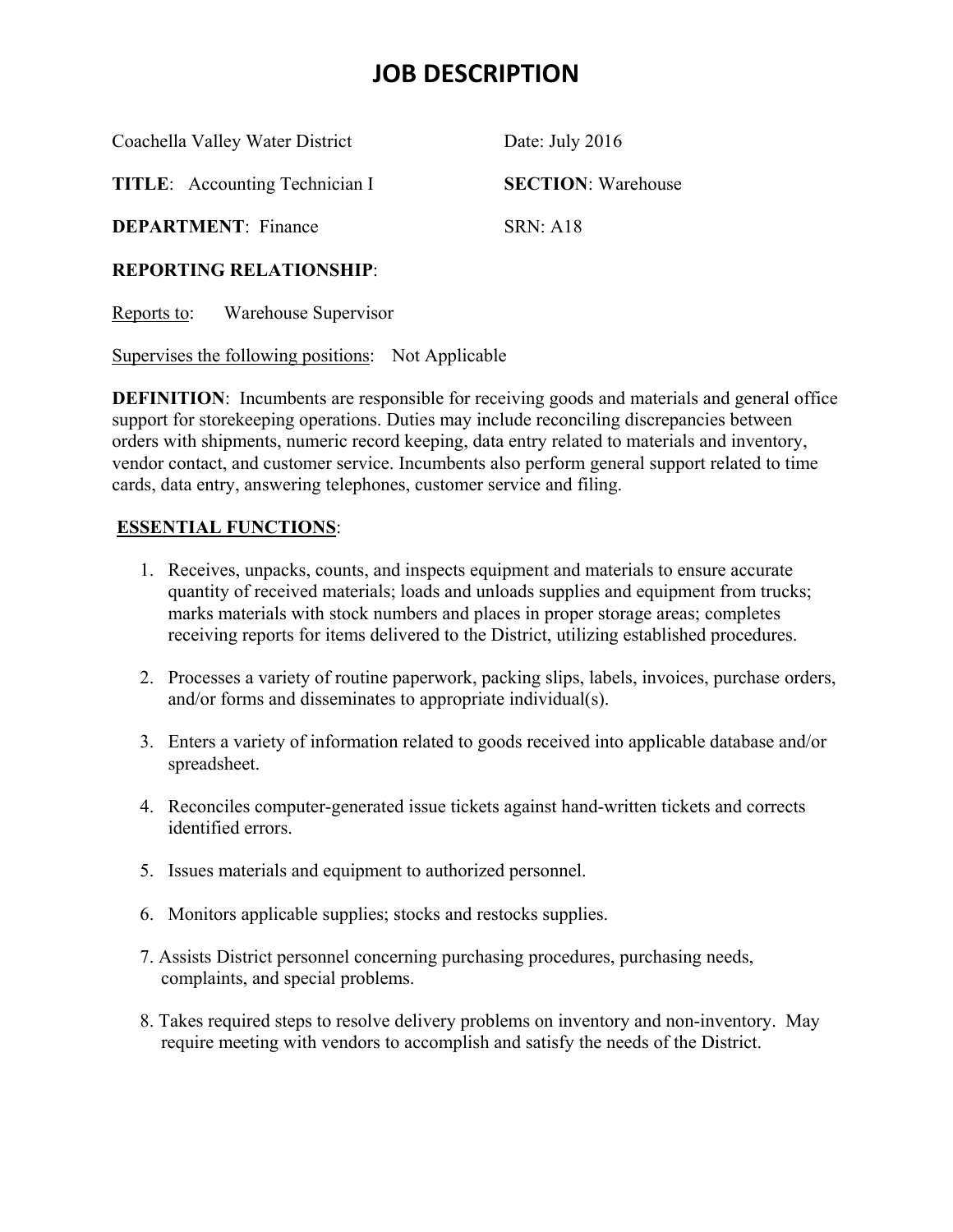# **JOB DESCRIPTION**

Accounting Technician I (Stores) – Page 2

#### **ESSENTIAL FUNCTIONS (Cont.)**:

- 9. Completes weekly uniform count and reconciles current counts to previous counts. Notifies Purchasing/Accounting of discrepancies and researches reasons/solutions for discrepancies.
- 10. Assists new employees in determining appropriate uniform and jacket size, and processes information in database.
- 11. Performs general office support and other duties of a similar nature or level.

### **MINIMUM QUALIFICATIONS**:

License or Certificates: Valid California Operators license issued by the State Department of Motor Vehicles. Department of Motor Vehicles driving record may influence employment or classification.

Experience: One year of related experience requiring attention to detail; or, an equivalent combination of education and experience sufficient to successfully perform the essential duties of the job such as those listed above.

| Knowledge of: | - Warehousing principles and procedures.                                                           |
|---------------|----------------------------------------------------------------------------------------------------|
|               | - Shipping and receiving principles and practices.                                                 |
|               | - Customer service principles.                                                                     |
|               | - Safe work practices.                                                                             |
|               | - Data entry techniques.                                                                           |
|               | - Methods of inventory control.                                                                    |
|               | - MSDS sheets and their importance.                                                                |
|               | - Microsoft Excel/Word                                                                             |
| Abilities:    | - Use a computer and related software applications.                                                |
|               | - Provide excellent customer service.                                                              |
|               | - Reconcile data and information.                                                                  |
|               | - Prepare routine reports.                                                                         |
|               | - Operate a computer to enter and retrieve data.                                                   |
|               | - Communicate effectively both verbally and in writing.                                            |
|               | - Make accurate arithmetic computations.                                                           |
|               | - Learn and identify a variety of quality types of material and equipment<br>used by the District. |
|               | - Establish and maintain effective working relationships.                                          |
|               | - Work independently using sound judgment.                                                         |
|               | - Keep accurate records.                                                                           |
| Education:    | High School Diploma or G.E.D.                                                                      |
|               |                                                                                                    |